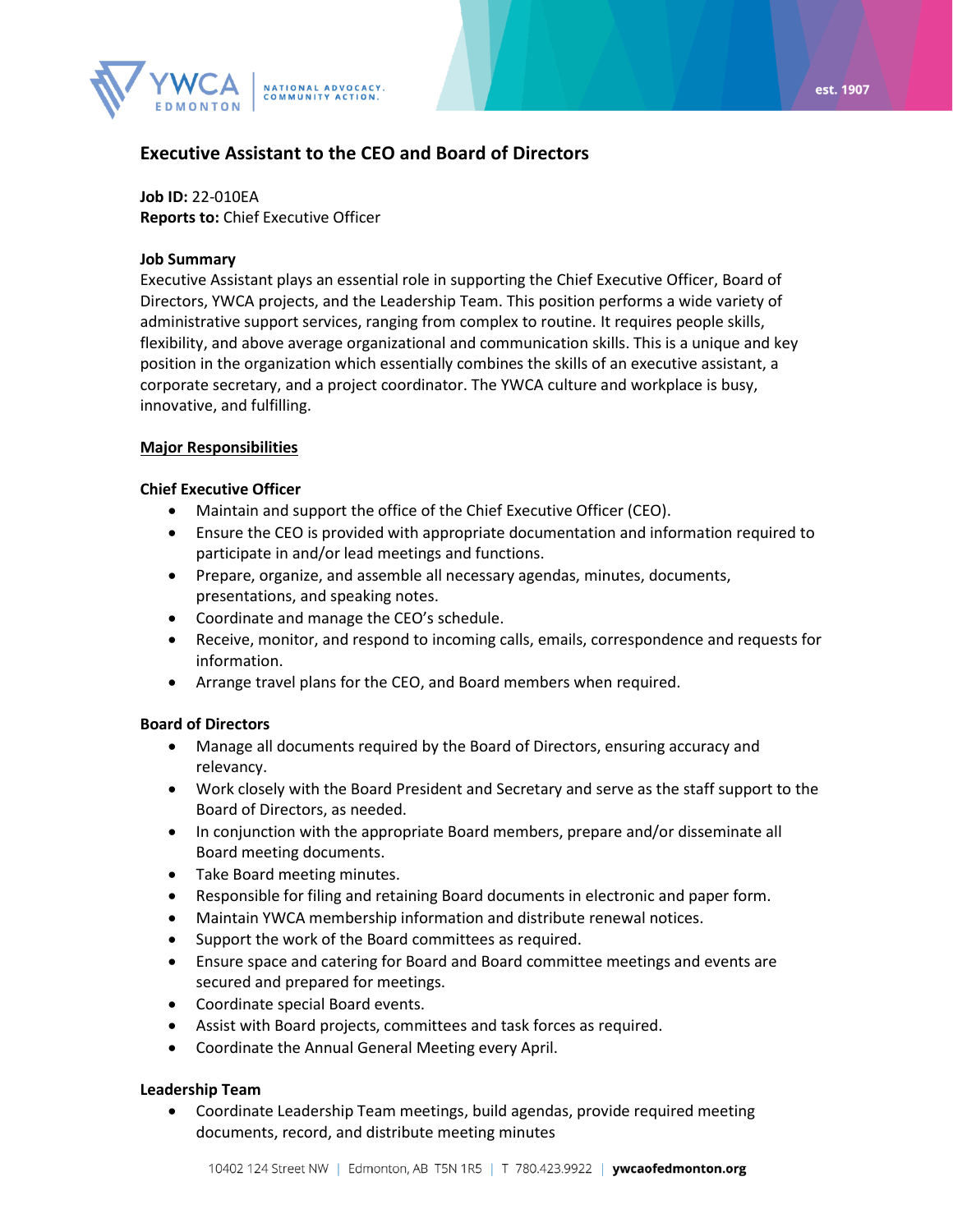

- Maintain the Leadership Team Key Decisions document
- Assist in the creation and monitoring of the Administration budget
- Coordinate and compile department reports for Board report

## **Administrative Duties**

- Maintain outlook list of available rooms and equipment for electronic bookings
- Order all branded collateral (business cards, letterhead, name tags)
- Maintain telephone systems, add, and edit users as required
- Maintain key organization administrative documents (e.g., org chart)
- Submit report to Finance Department on postage and printer allocations
- Work with other YWCA Edmonton executive assistants to ensure smooth operation of main office

## **Office Management Duties**

- Ensure building operations are working effectively and coordinate with landlord, janitorial staff, maintenance staff and applicable vendors to coordinate support/maintenance
- Ensure office equipment is working effectively and coordinate support/maintenance as required
- Order and monitor office and kitchen supplies in accordance to budget
- Ensure office aesthetics meet professional standards
- Manage keys and fobs for offices and off-site storage site
- Send out interoffice communications when needed
- Implement and maintain fire plan, emergency procedures and emergency equipment

## **Other Duties**

- Liaise with YWCA National and YWCAs of Alberta as needed
- Other duties as assigned

## **Qualifications Required**

- A Bachelor's degree or equivalent combination of education and experience
- Previous experience in a senior administrative level
- Strong communication and writing skills
- Ability to effectively prioritize work load
- Ability to accept and assume responsibility
- Proficiency in Microsoft Office and BoardEffect or other equivalent board management software
- Attention to detail and accuracy
- Strong customer service skills
- Effective problem-solving skills
- Ability to maintain confidentiality

## **Checks & Insurance**

• Able to provide a clear Criminal Record Check

## **Working Conditions**

- 37.5 hours per week; flexed to accommodate business needs
- Occasional evenings and weekends required